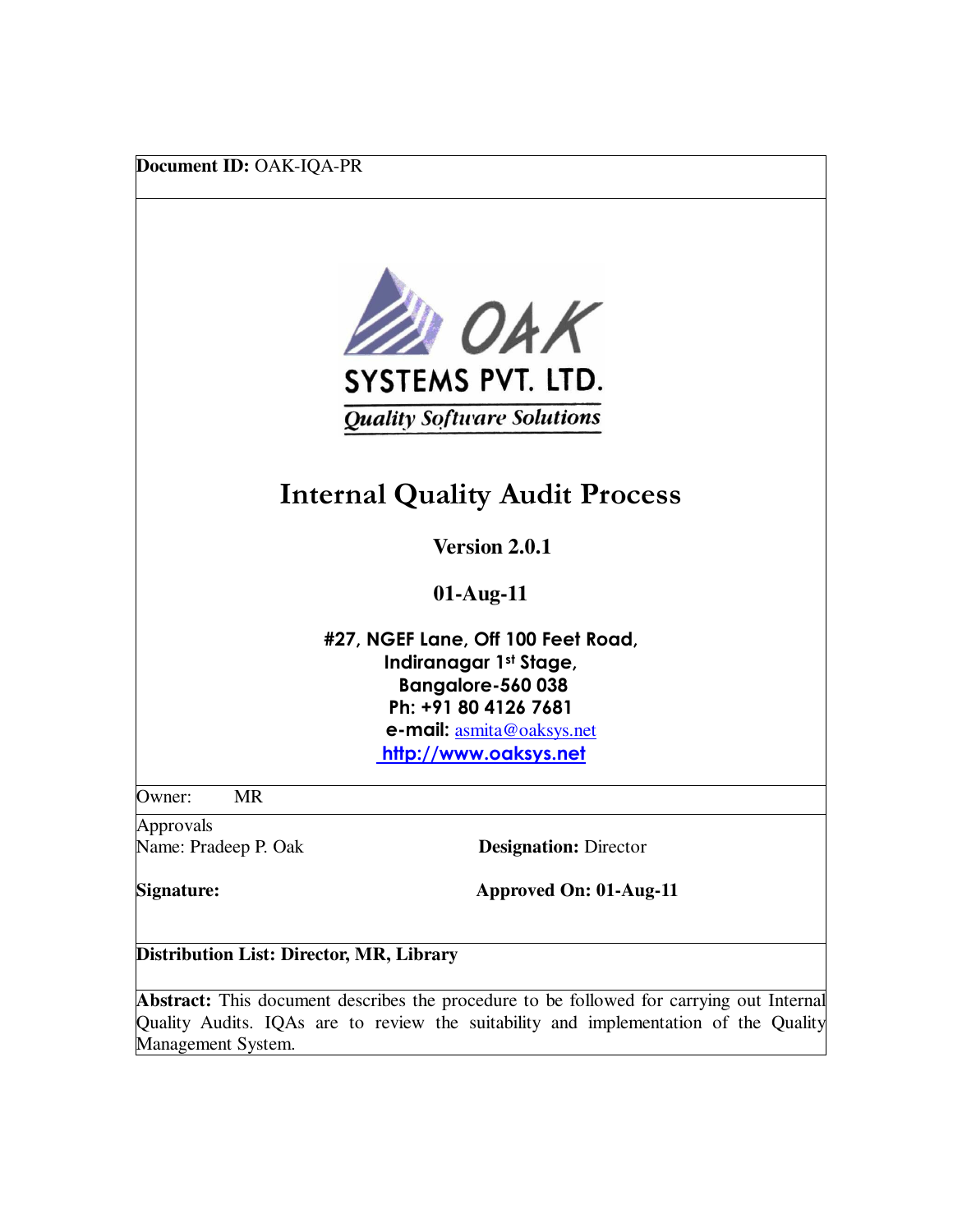| Oak Systems Pvt. Ltd |              | <b>Internal Quality Audit Process</b> |
|----------------------|--------------|---------------------------------------|
| Version: $2.0.1$     | $01$ -Aug-11 | Doc. ID: OAK-IQA-PR                   |

# **CHANGE HISTORY**

| <b>Version</b> | <b>Release Date</b> | <b>Authors</b> | <b>Review team</b>    | <b>Description</b>           |
|----------------|---------------------|----------------|-----------------------|------------------------------|
| 1.0a           |                     | Swati.K.Patted | Pradeep, Asmita Draft |                              |
|                |                     |                | Pai, BRB,             |                              |
| 1.0            | 15 July 2003        | Swati.K.Patted | Pradeep,              | PaiSec 1.4, 2.0, 5.7         |
|                |                     |                | Swati,<br>Bala,       |                              |
|                |                     |                | Asmita,               |                              |
|                |                     |                | Santosh, Ben,         |                              |
|                |                     |                | Manik                 |                              |
| 1.1a           |                     |                |                       | Section 9.0 Forms AOR        |
|                |                     |                |                       | & NCR are changed.           |
| 1.1            | 29 Aug 2003         | Ramesh         | Asmita                |                              |
| 1.2            | 06-Sept-03          | Ramesh         | Asmita                | $CR(26)$ -To include SCM     |
|                |                     |                |                       | audit checklist in Minimal   |
|                |                     |                |                       | Checklist<br>for<br>Internal |
|                |                     |                |                       | Quality Audit mentioned      |
|                |                     |                |                       | in Section 9.1               |
|                |                     |                |                       | $CR(13)$ -<br>In<br>Auditors |
|                |                     |                |                       | observation<br>Report,       |
|                |                     |                |                       | of Auditees'<br>Number       |
|                |                     |                |                       | 'Name<br>changed<br>to<br>Οİ |
|                |                     |                |                       | Auditees'                    |
| 1.3            | 14-Oct-03           | Ramesh         | Asmita                | $CR(80)$ NCR<br>As per       |
|                |                     |                |                       | report updated for MR        |
|                |                     |                |                       | sign, Acceptance,<br>no      |
|                |                     |                |                       | change in this doc.          |
| 1.4            | $03$ -Jan- $04$     | Asmita         | Pradeep               | CR85 special IQA for         |
|                |                     |                |                       | duration projects<br>short   |
|                |                     |                |                       | included.                    |
| 1.5            | $15-Sep-04$         | Asmita         | Pradeep               | CR 149 Section 5.4 was       |
|                |                     |                |                       | updated and new NCR          |
|                |                     |                |                       | template was added to        |
|                |                     |                |                       | accommodate CR 148           |
| 1.6            | 13-Apr-05           | Prashant S.O   | Umesh Reddy           | Address, email-ID<br>and     |
|                |                     |                |                       | Phone<br>number<br>was       |
|                |                     |                |                       | changed as per CR151 in      |
|                |                     |                |                       | the first page<br>of the     |
|                |                     |                |                       | Section<br>process.          |
|                |                     |                |                       | numbering was corrected      |
|                |                     |                |                       | as per CR 206.               |
| 1.7            | $15$ -Jun-06        | Deepa G C      | Asmita                | The Phone Number was         |
|                |                     |                |                       | changed as per the CR        |
|                |                     |                |                       | 262 in the first page of     |
|                |                     |                |                       | process.                     |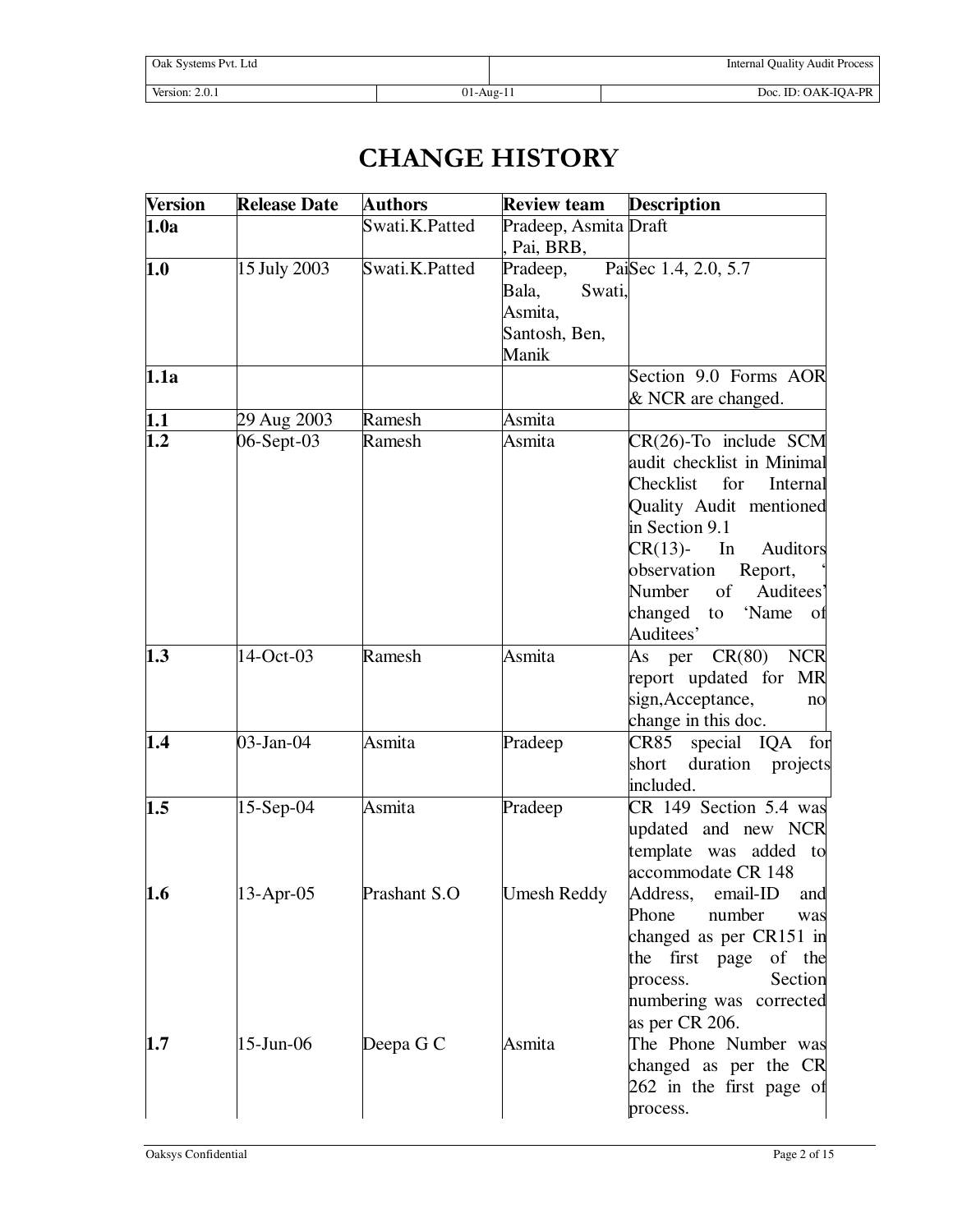|       | Oak Systems Pvt. Ltd<br>Version: 2.0.1<br>$01-Aug-11$ |        | <b>Internal Quality Audit Process</b> |                                                                                                                                                     |
|-------|-------------------------------------------------------|--------|---------------------------------------|-----------------------------------------------------------------------------------------------------------------------------------------------------|
|       |                                                       |        | Doc. ID: OAK-IQA-PR                   |                                                                                                                                                     |
| 1.8   | 23-Jul-07                                             | Asmita | Asmita                                | 256<br>AS<br><b>CR</b><br>per<br>modification<br>in<br>IQA<br>notice template is done ne<br>version 1.1                                             |
| 1.9   | $10-Aug-09$                                           | Asmita | Pai                                   | CR 386: ISO 9001:2008<br>incorporated<br>CR 388: Address change                                                                                     |
| 2.0   | 25-Mar-11                                             | Asmita | Pradeep                               | CR 403: AOR change for<br>positive<br>Strength,<br>observation<br>and<br>negative<br>improvement,<br>observation can be use<br>interchangeably used |
| 2.0.1 | 01-Aug-11                                             | Vinoth | Pai                                   | CR 406: Address change                                                                                                                              |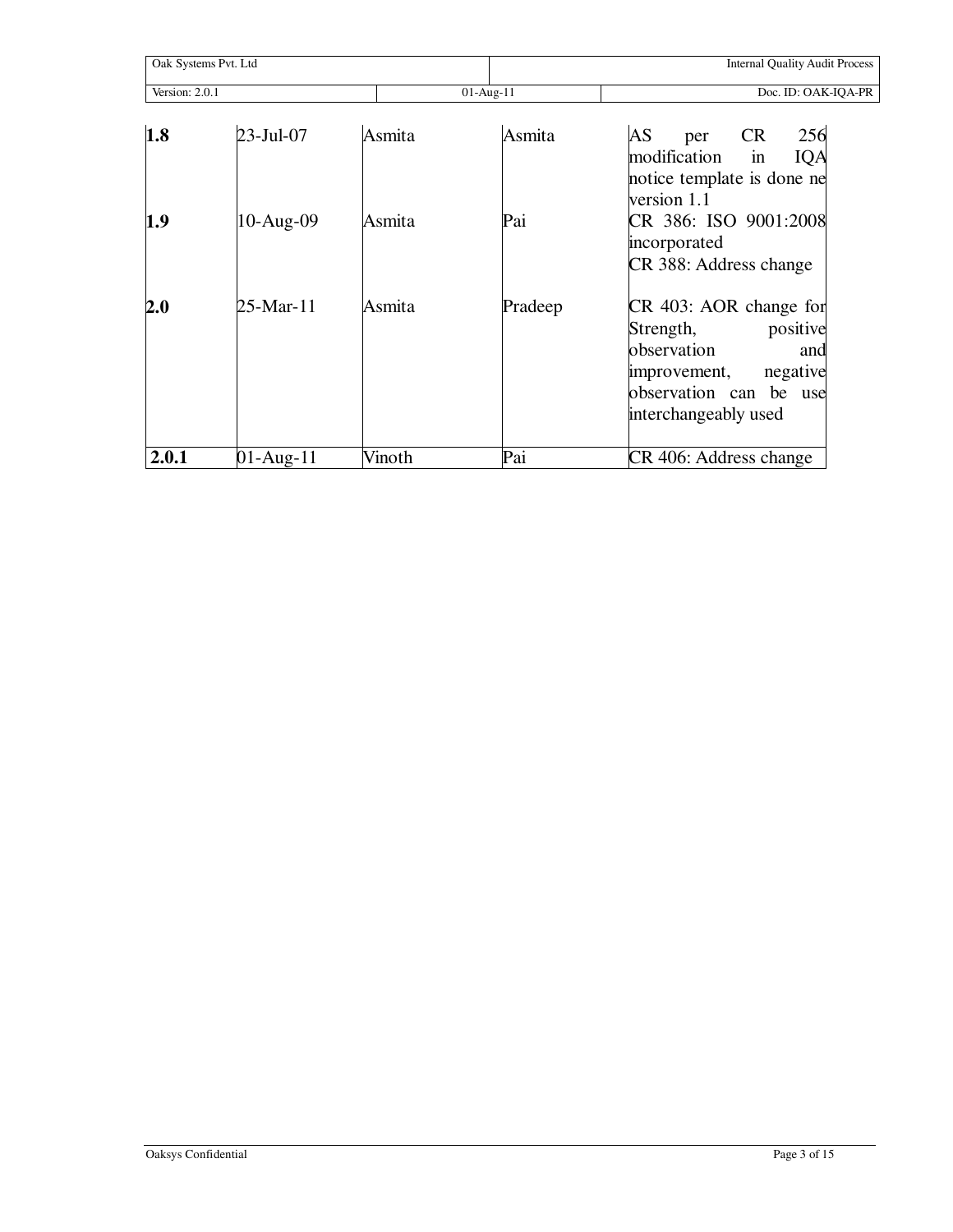| Oak Systems Pvt. Ltd |           | <b>Internal Quality Audit Process</b> |
|----------------------|-----------|---------------------------------------|
|                      |           |                                       |
| Version: 2.0.1       | 01-Aug-11 | Doc. ID: OAK-IOA-PR                   |

# TABLE OF CONTENTS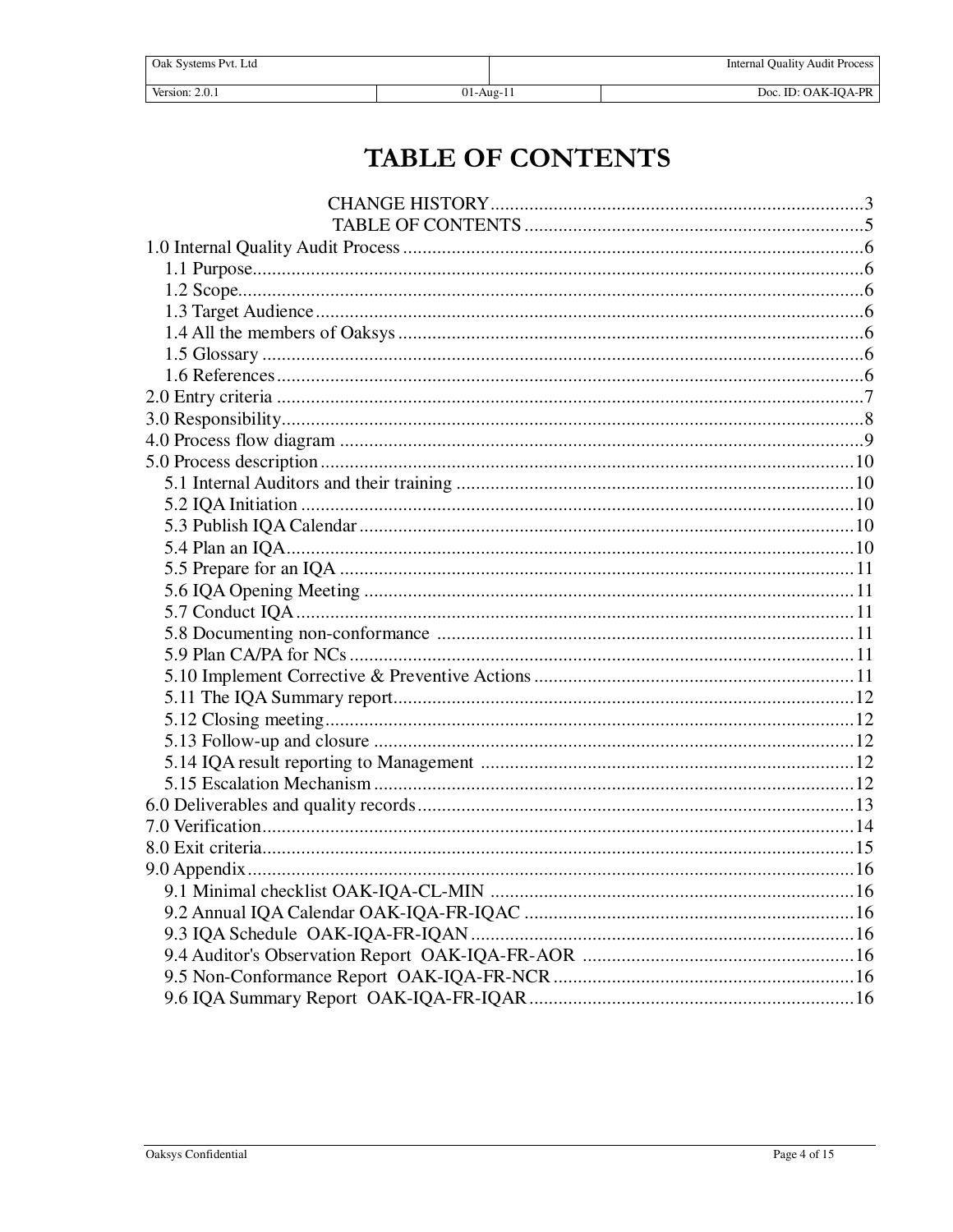# **1.0 INTERNAL QUALITY AUDIT PROCESS**

### 1.1 Purpose

This document describes the process to be followed in conducting Internal Quality Audits. Periodic Internal Quality Audits are to review the suitability and implementation of the defined Quality Management System, and to check their effectiveness and efficiency in achieving Quality Policy and Quality objectives.

## 1.2 Scope

Internal Quality Audit process applies to all the areas of Quality Management System.

#### 1.3 Target Audience

### 1.4 All the members of Oaksys

#### 1.5 Glossary

NC- Non Conformance Auditee- One who gets audited Auditor- One who audits CA—Corrective Action CAPA – Corrective Action and Preventive Action CI- Configuration Item HBD – Head Business Development HO & D – Head of Operations & Delivery IQA- Internal Quality Audit. ISO- International Organization for Standardization. Lead Auditor- The person responsible for entire Audit cycle activities MR- Management Representative NCR- Non Conformance Report Oaksys- Oak Systems Pvt. Ltd. PA—Preventive Action PL – Project Leader QMR- Quality Management Review. QMS – Quality Management System QRT- Quality Management System Review Team. SCM- Software Configuration Management SQA- Software Quality Assurance TM—Team member

#### 1.6 References

- Quality Management System Requirements IS/ISO 9001:2008. Clause: 8.2.2, 8.5.2
- International Standards ISO 90003
- Peer Review Process- OAK-PR-PR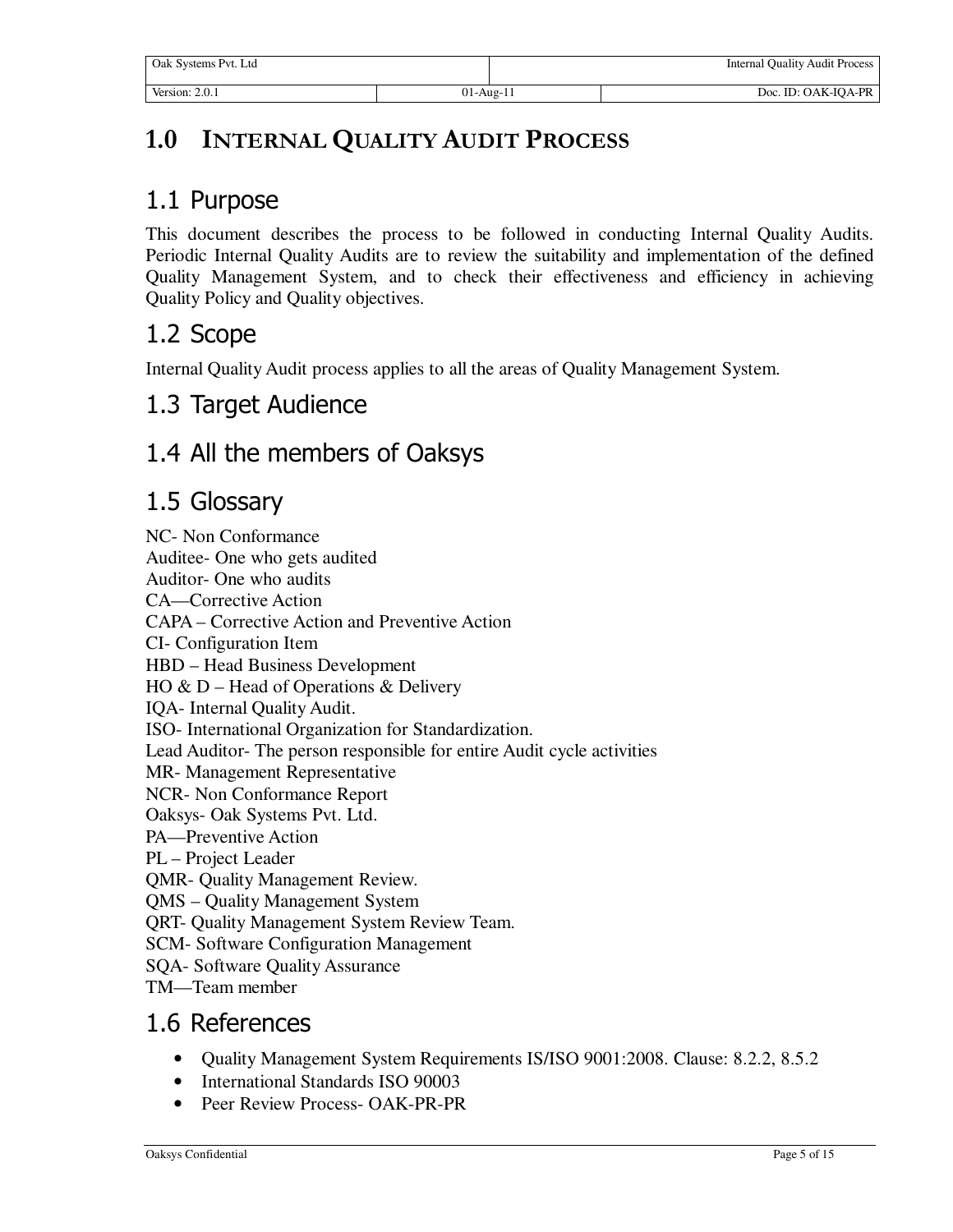| Oak Systems Pvt. Ltd |                 | <b>Internal Quality Audit Process</b> |
|----------------------|-----------------|---------------------------------------|
| Version: 2.0.1       | $01$ -Aug- $11$ | Doc. ID: OAK-IOA-PR                   |

# **2.0 ENTRY CRITERIA**

- Approved Annual Audit calendar
- MR appoints Lead Auditor for the audit cycle
- Documents to the audited are baselined and submitted to the Lead Auditor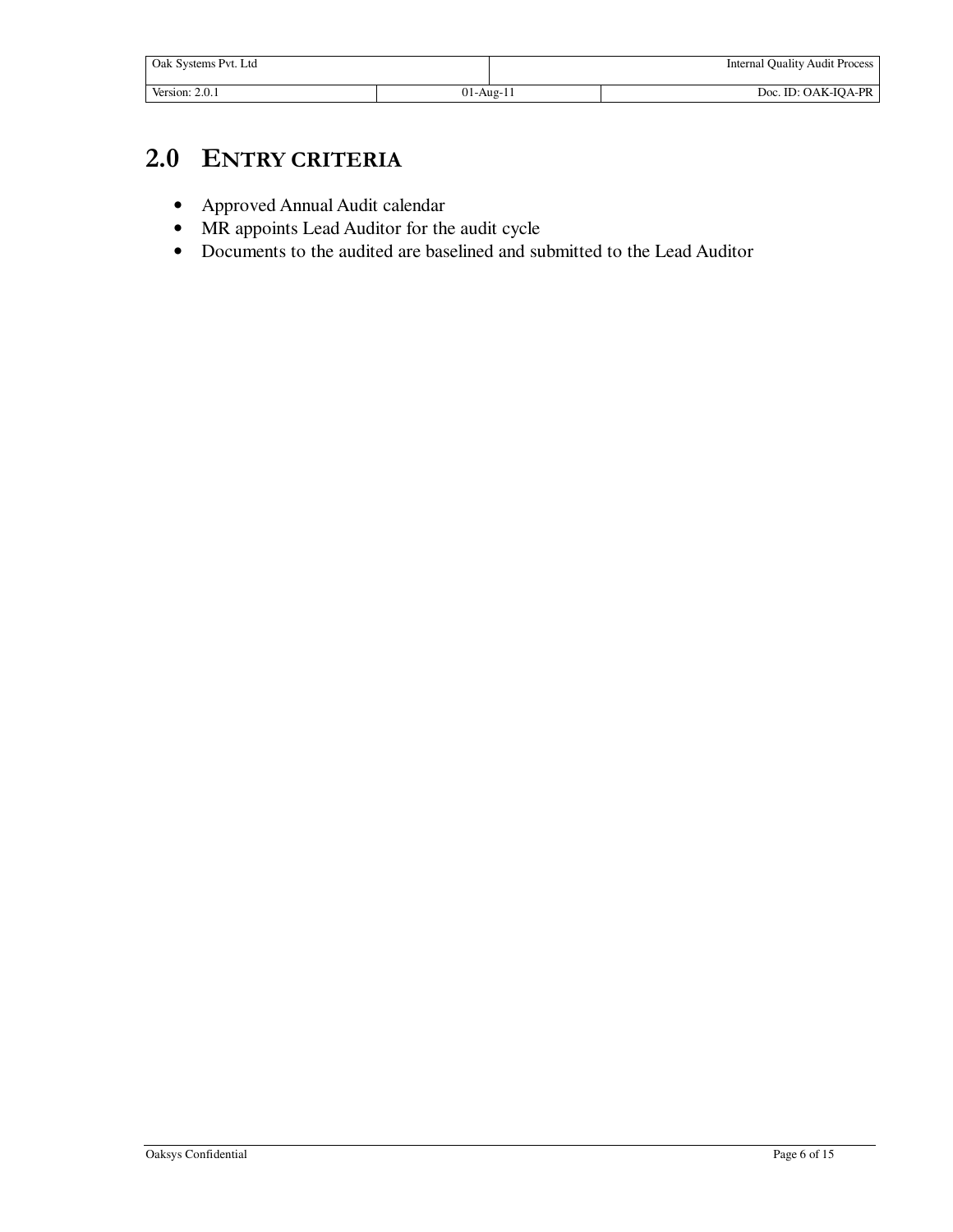| Oak Systems Pvt. Ltd |               | <b>Internal Quality Audit Process</b> |
|----------------------|---------------|---------------------------------------|
| Version: 2.0.1       | $01 - Aug-11$ | Doc. ID: OAK-IOA-PR                   |

# **3.0 RESPONSIBILITY**

| Role                | <b>Skills</b>                                                                                        | <b>Responsibilities</b>                                                                                                                                                                                                                                                                                                     |
|---------------------|------------------------------------------------------------------------------------------------------|-----------------------------------------------------------------------------------------------------------------------------------------------------------------------------------------------------------------------------------------------------------------------------------------------------------------------------|
| <b>MR</b>           | IQA<br>Experienced<br>in<br>process                                                                  | initiating<br>Sole<br>of<br>responsibility<br>and<br>coordinating IQAs.<br>Preparation of Annual IQA Calendar<br>Appointment of Lead Auditor<br>Coordinate Audits with Lead Auditor.<br>Report IQA summary Director.                                                                                                        |
| <b>Lead Auditor</b> | Must<br>have<br>th<br>experience of Auditin<br>at least two projects                                 | Ensuring IQA coverage as per schedule.<br>$\bullet$<br>Coordinating activities of the IQA team.<br>$\bullet$<br>Agreeing on NCs and corrective action to be<br>$\bullet$<br>taken.<br>Preparing IQA summary report.<br>Conducting opening and closing meetings.<br>Submitting report to Head Quality along with<br>metrics. |
| Auditor             | Should be involved in<br>Auditing activities of<br>one or more projects                              | Preparing for the IQA, as planned.<br>$\bullet$<br>Auditing the project as per schedule.<br>$\bullet$<br>Providing findings to lead Auditor<br>$\bullet$<br>Providing metrics to lead Auditor<br>$\bullet$                                                                                                                  |
| Project Leader      | Should have<br>a.<br>vast<br>experience of leading<br>or managing one<br>or<br>more teams at a time. | Co-operating in IQAs.<br>$\bullet$<br>Making the team available during IQAs.<br>$\bullet$<br>Participating as an Auditee, if needed.<br>$\bullet$<br>Commit to take corrective action on NCs, if<br>$\bullet$<br>any.                                                                                                       |
| Project Team        | Should<br>have<br>the<br>knowledge<br>IQA<br>of<br>process                                           | Participating in the IQA as Auditee,<br>if<br>$\bullet$<br>required.<br>Co-operating with positive mindset.                                                                                                                                                                                                                 |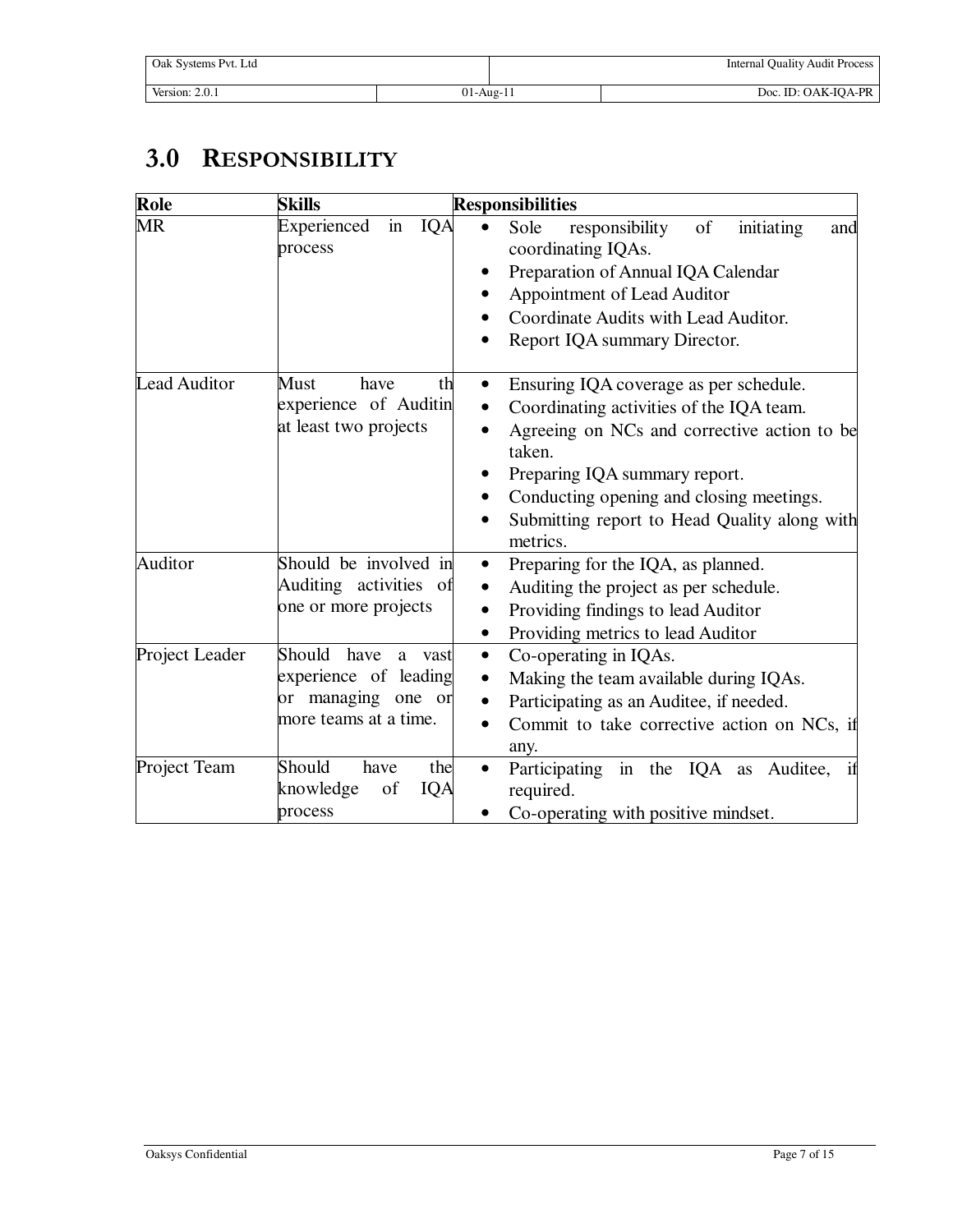| Oak Systems Pyt. Ltd |                 | <b>Internal Quality Audit Process</b> |
|----------------------|-----------------|---------------------------------------|
| Version: $2.0.1$     | $01$ -Aug- $11$ | Doc. ID: OAK-IQA-PR                   |

## **4.0 PROCESS FLOW DIAGRAM**

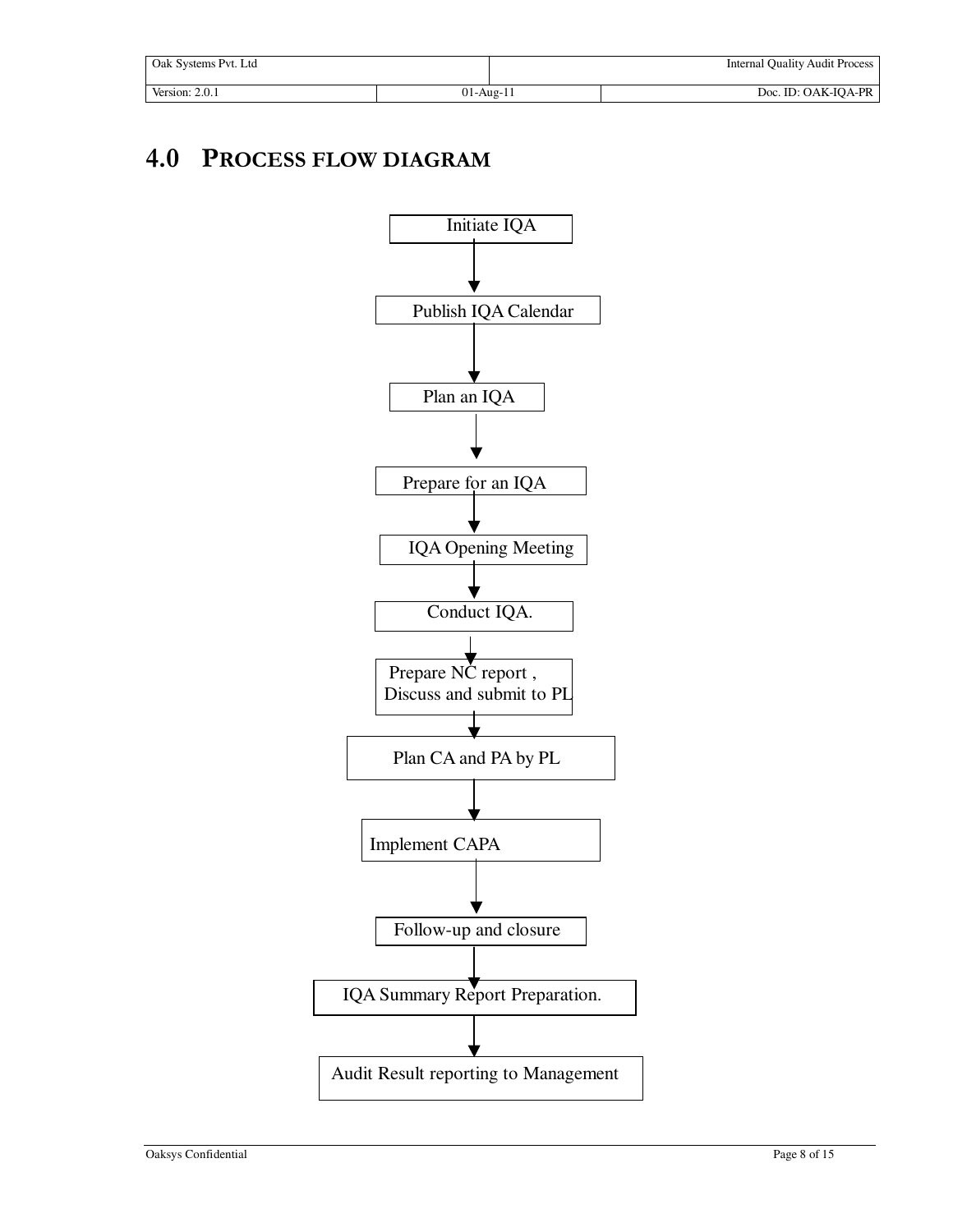| Oak Systems Pvt. Ltd |               | <b>Internal Quality Audit Process</b> |
|----------------------|---------------|---------------------------------------|
| Version: $2.0.1$     | $01 - Aug-11$ | Doc. ID: OAK-IOA-PR                   |

#### **5.0 PROCESS DESCRIPTION**

Quality Management System IQA is a planned activity to maintain and ensure effective implementation of the QMS, which is a mandatory requirement of ISO 9001-2008. Trained internal Auditors conduct these IQAs as scheduled in the Annual IQA calendar. IQA results and corrective action reports are submitted to MR for review and implementation follow up

## 5.1 Internal Auditors and their training

Usually Staff in the position of Leaders and Senior Engineer are considered as internal auditors. If required, they can be trained on Internal Quality Audit skills. The internal Auditors will participate in IQA of groups and projects, which are independent of their groups and project. Audit training can be through self study, audit observation or a classroom training. Audit training records are kept with the MR. Internal auditors will be assigned different areas of audit for each cycles of IQA to maintain and improve the effectiveness of the internal quality audits

#### 5.2 IQA Initiation

• The MR prepares the Annual IQA Calendar covering the entire QMS during the beginning of the calendar year, using Annual IQA Calendar OAK-IQA-FR-IQAC.

## 5.3 Publish IQA Calendar

- As scheduled in the Annual IQA Calendar the MR will initiate the internal IQA. The MR will prepare a detailed IQA Schedule in consultation with concerned Project Leaders well in advance. The IQA calendar provides the timeframe in which on-going projects will be audited. If any project is of short duration, special IQA can be requested by the PL, so that audit happens during the project tenure. This audit for consolidation shall be considered in the next coming IQA cycle.
- The IQA schedule is notified using the standard IQA Schedule Notification. OAK-IQA-FR-IQAN.
- The project to be audited is notified well in advance.

### 5.4 Plan an IQA

- MR identifies the IOA team and assigns Lead Auditor.
- The Team is drawn from an organization wide pool of Auditors..
- The Lead Auditor checks projects for entry criteria.
- Lead Auditor and Project Leader/ Project SQA agree on objective for the IQA.
- Lead Auditor decides an 'IQA baseline' in consultation with PL and collects the baseline documents well in advance before the IQA.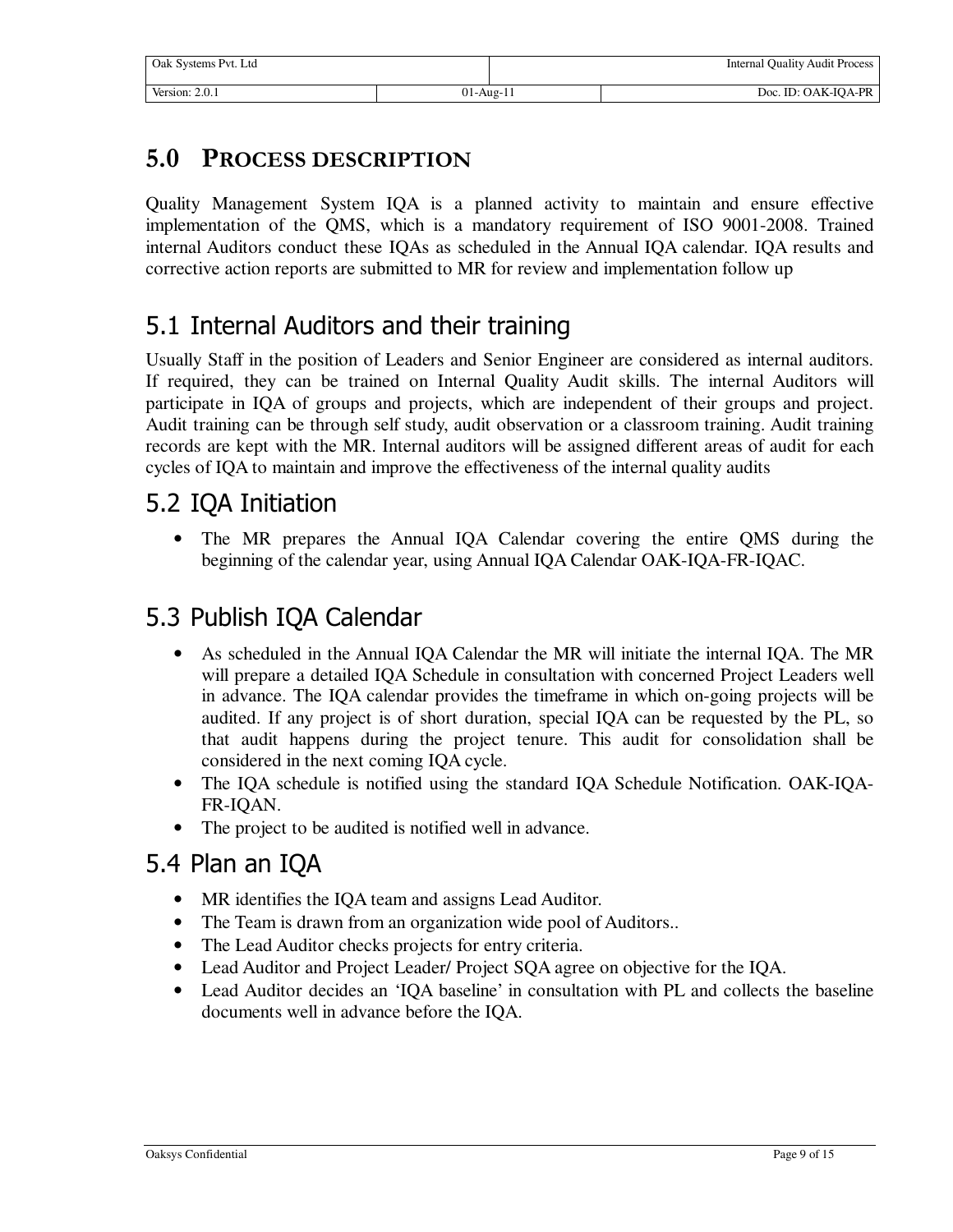| Oak Systems Pvt. Ltd |                 | <b>Internal Quality Audit Process</b> |
|----------------------|-----------------|---------------------------------------|
| Version: 2.0.1       | $01$ -Aug- $11$ | Doc. ID: OAK-IOA-PR                   |

# 5.5 Prepare for an IQA

- IQA teams familiarize themselves with project documents.
- A minimal checklist is provided in appendix. The auditors can add any project specific checkpoints and prepare their own checklist if required.

# 5.6 IQA Opening Meeting

The Lead Auditor shall conduct the opening meeting. The MR, Lead auditor, Auditors and PLs shall participate in the opening meeting. Purpose & Scope of the IQA cycle are explained, schedule for the closing meeting and expected completion time for corrective actions of NCs are discussed in the opening meeting. The lead auditor explains the following.

- Emphasize that the projects shall be audited against their Plan.
- Explains what a discrepancy or non-conformance is and the method of reporting.
- Explains the details, timing and purpose of closing meeting.
- Invite any questions about IOA.

# 5.7 Conduct IQA

IQAs are conducted as per the IQA schedule. Project Leader introduces the IQA team to the project team members and explains the intent, scope and objective of IQA.

The auditor can use the **Minimal Checklist OAK-IQA-CL-MIN.** provided as guideline. The Auditor interviews the selected people in the project(s)/group(s), examines the documents, and looks for evidences of QMS implementation from the quality records generated. The Auditor shall make notes of observations during the IQA in the **Auditor's Observation Report OAK-IQA-FR-AOR**. The Lead Auditor ensures that

- IQA is conducted as planned and resources are deployed as required.
- Entire scope of IQA is covered.

## 5.8 Documenting non-conformance

After corroborating the evidence on non-conformities, the Auditors discuss it with the Lead Auditor and *Non-Conformance report* (NCR) is written on each NC and reported, giving details of NC description, objective evidence, the ISO clause, corrective & preventive actions proposed etc. (**Non Conformance Report - OAK-IQA-FR-NCR**).

# 5.9 Plan CA/PA for NCs

- Lead auditor discusses the NC reports with the PL and obtains the appropriate corrective and preventive actions and a date by which the non-conformity shall be removed.
- The PL along with the team members comes up with corrective and preventive actions. These proposed actions are to be approved by the Lead Auditor/MR.

# 5.10 Implement Corrective & Preventive Actions

The auditee is responsible for providing the timely corrective actions for the NCs raised during the IQA as per plan.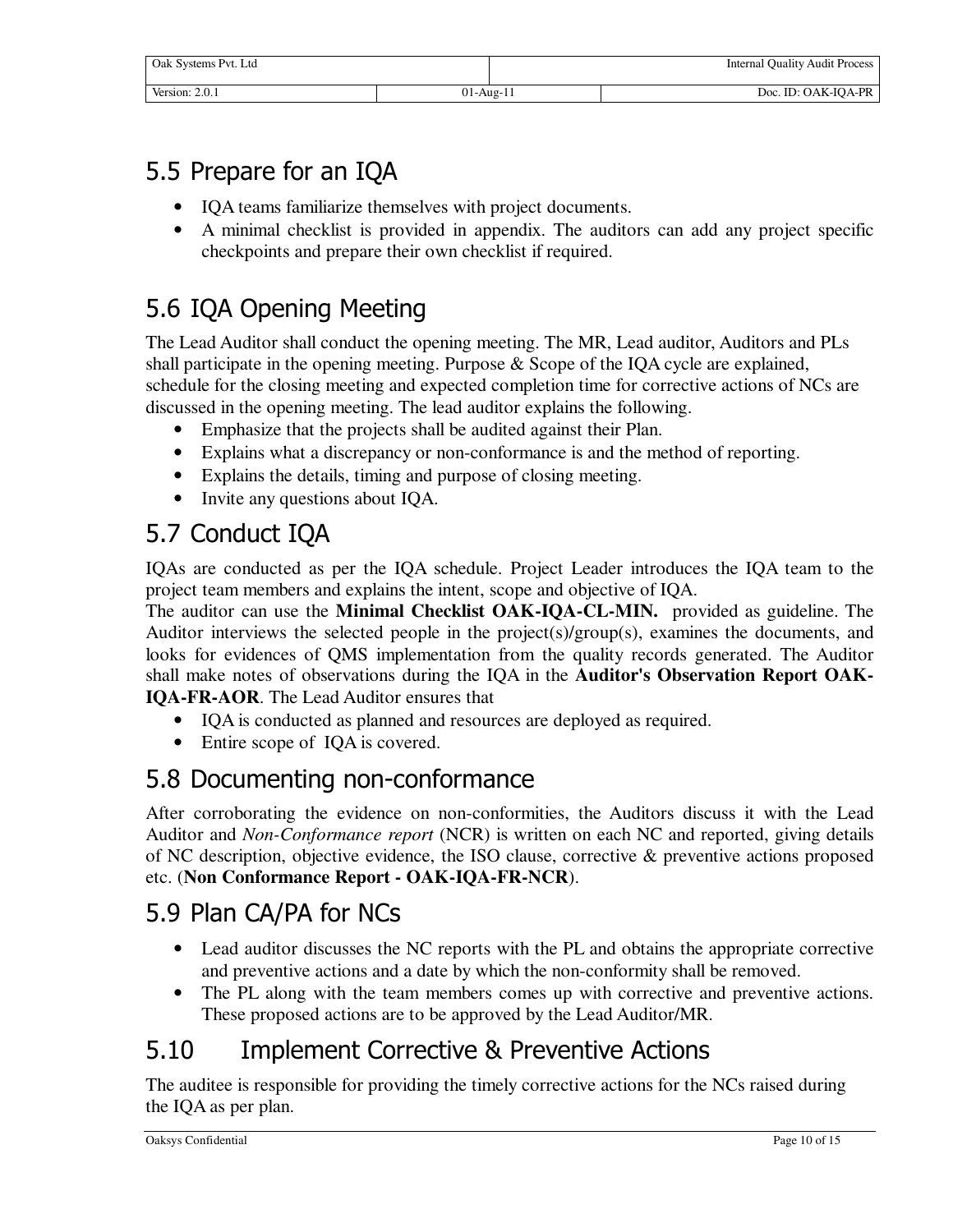| Oak Systems Pvt. Ltd |               | <b>Internal Quality Audit Process</b> |
|----------------------|---------------|---------------------------------------|
| Version: 2.0.1       | $01 - Aug-11$ | Doc. ID: OAK-IOA-PR                   |

# 5.11 The IQA Summary report

Lead Auditor prepares the **IQA Summary report OAK-IQA-FR-IQAR** which gives details of all Project wise, ISO clause wise and Process wise NCs. Management Representative maintains the trend of nonconformance in every IQA through out IQA cycle.

## 5.12 Closing meeting

The Lead Auditor conducts the closing meeting. The MR, Lead auditor, Auditors and PLs shall participate in the closing meeting. The Lead Auditor summarizes the IQA findings, and the Organization wide NCs and presents them to the project members so that the projects / activities across the Organization can take proper corrective actions.

The Lead Auditor should

- Thank the project members for help and co-operation**.**
- State that IQA is a sampling exercise.
- Hand over copies of individual NC reports.

## 5.13 Follow-up and closure

The IQA team, on the date agreed for closing of implementation of all corrective actions, will take up the follow up IQA for verifying the compliance and effectiveness of the corrective actions implemented. They will then report the results to the MR. MR upon receipt and verification of the follow up IQA report closes the NCs if they are complied or repeats the NC if it is not complied within the agreed date or if it is not effective.

### 5.14 IQA result reporting to Management

MR presents the finding of the IQA in the next Quality Management Review, the status of the NCs, Corrective / Preventive Actions as evidenced by the IQAs. Essentially the IQA reports the suitability of the QMS, its strengths & weaknesses, and the remedial measures proposed for improvement, along with the timeframes agreed for implementation.

## 5.15 Escalation Mechanism

The IQA team is encouraged to resolve all compliance issues with the Project Leader and project team member. For issues not resolvable within the project, are escalated to the appropriate level of Management.

Similarly any issue during any step in the IQA process, which cannot be resolved at MR, Lead Auditor and auditor level, can be raised to appropriate higher level of management.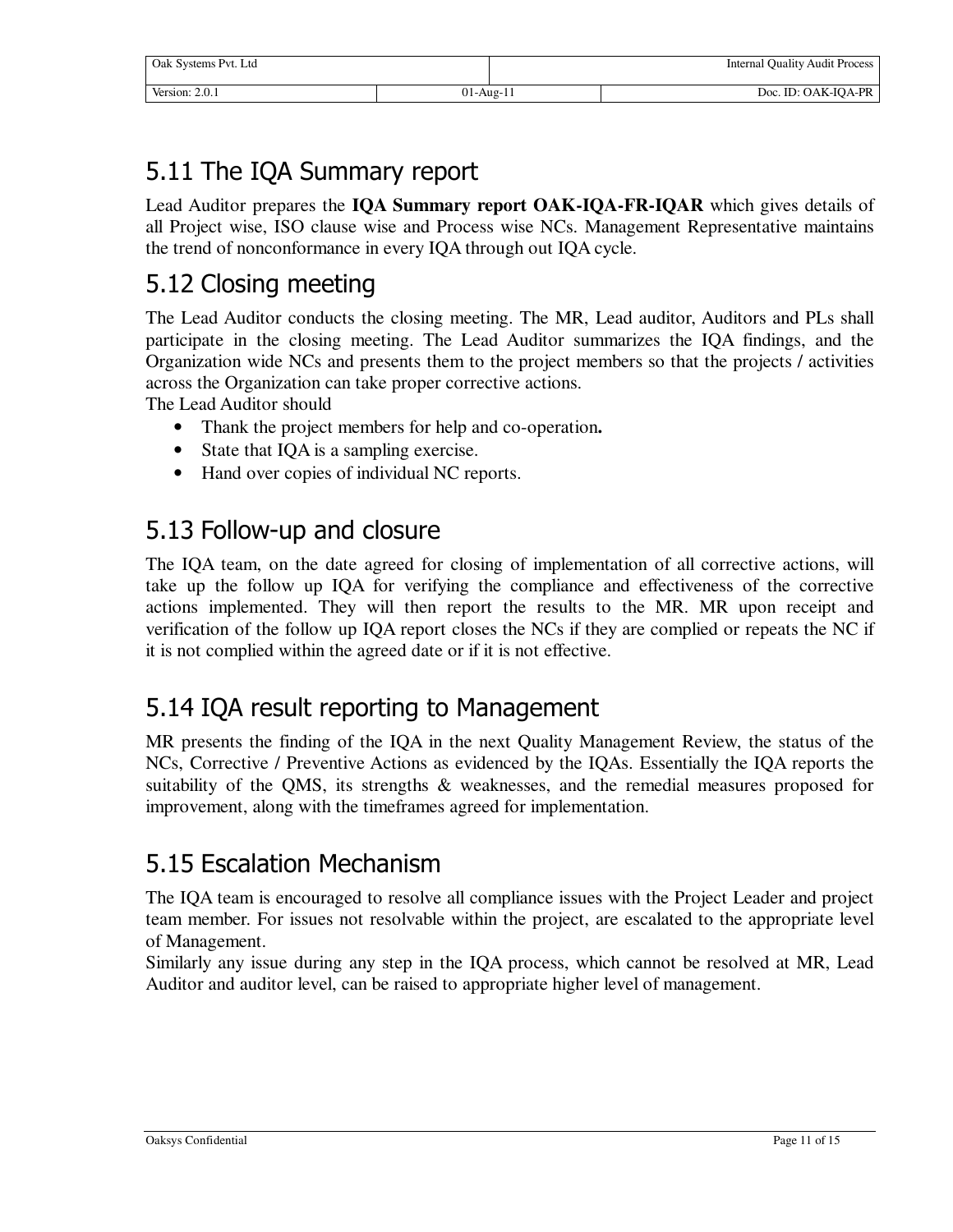| Oak Systems Pyt. Ltd |               |  | <b>Internal Quality Audit Process</b> |
|----------------------|---------------|--|---------------------------------------|
| Version: 2.0.1       | $01 - Aug-11$ |  | Doc. ID: OAK-IQA-PR                   |

### **6.0 DELIVERABLES AND QUALITY RECORDS**

- Annual IQA Calendar OAK-IQA-FR-IQAC.
- IQA Schedule Notification OAK-IQA-FR-IQAN.
- Auditors Observation Report OAK-IQA-FR-AOR.
- Non-Conformance Report OAK-IQA-FR-NCR.
- IQA Summary report OAK-IQA-FR-IQAR.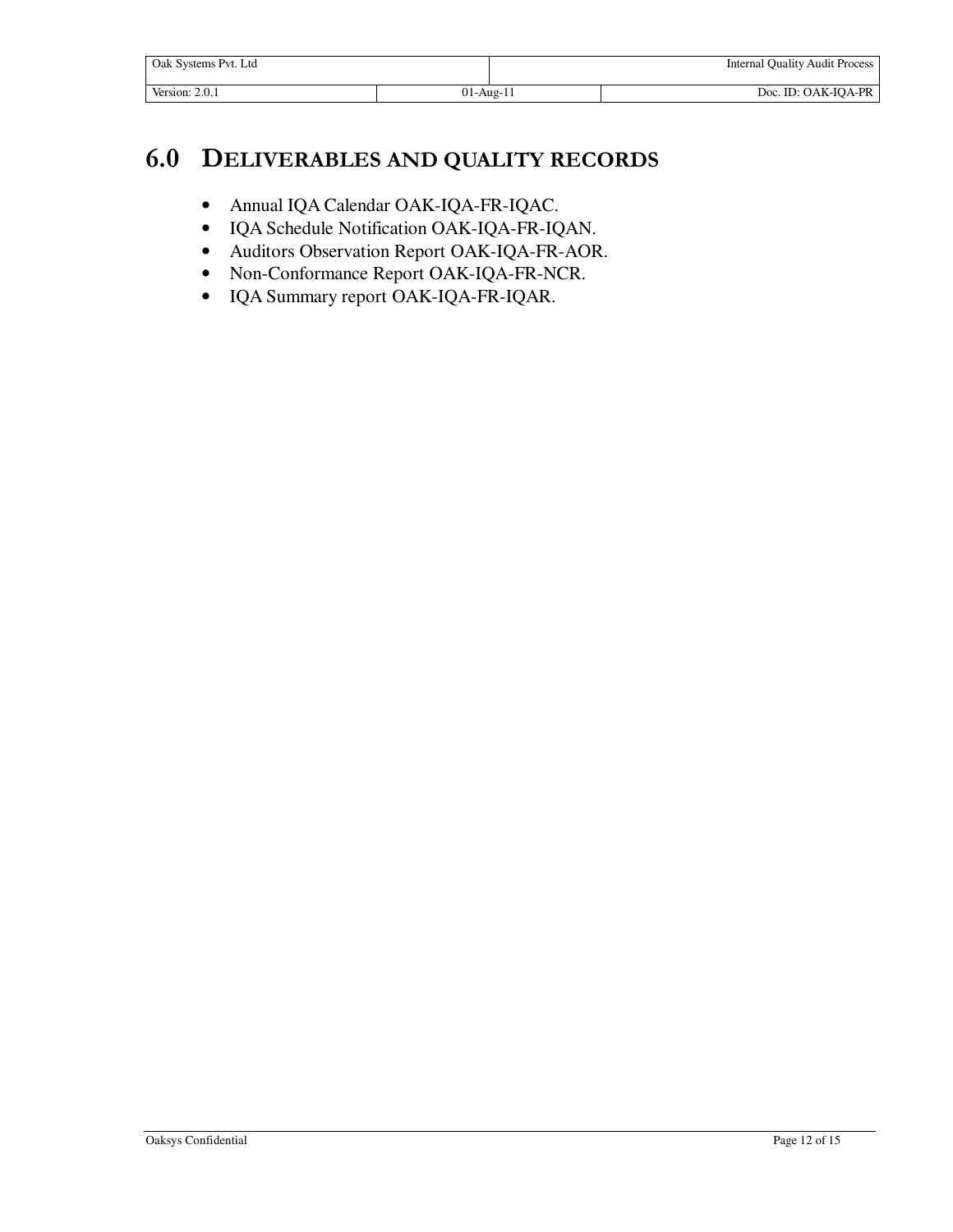| Oak Systems Pvt. Ltd |             |  | <b>Internal Quality Audit Process</b> |
|----------------------|-------------|--|---------------------------------------|
| Version: 2.0.1       | $01-Aug-11$ |  | Doc. ID: OAK-IQA-PR                   |

## **7.0 VERIFICATION**

- Review by the MR to ensure compliance of IQA with respect to IQA calendar
- Approval of Corrective/Preventive action by the MR
- Review of implementation of Corrective/Preventive actions by the MR
- Review of IQA Summary Report by Directors and QRT during next QMR.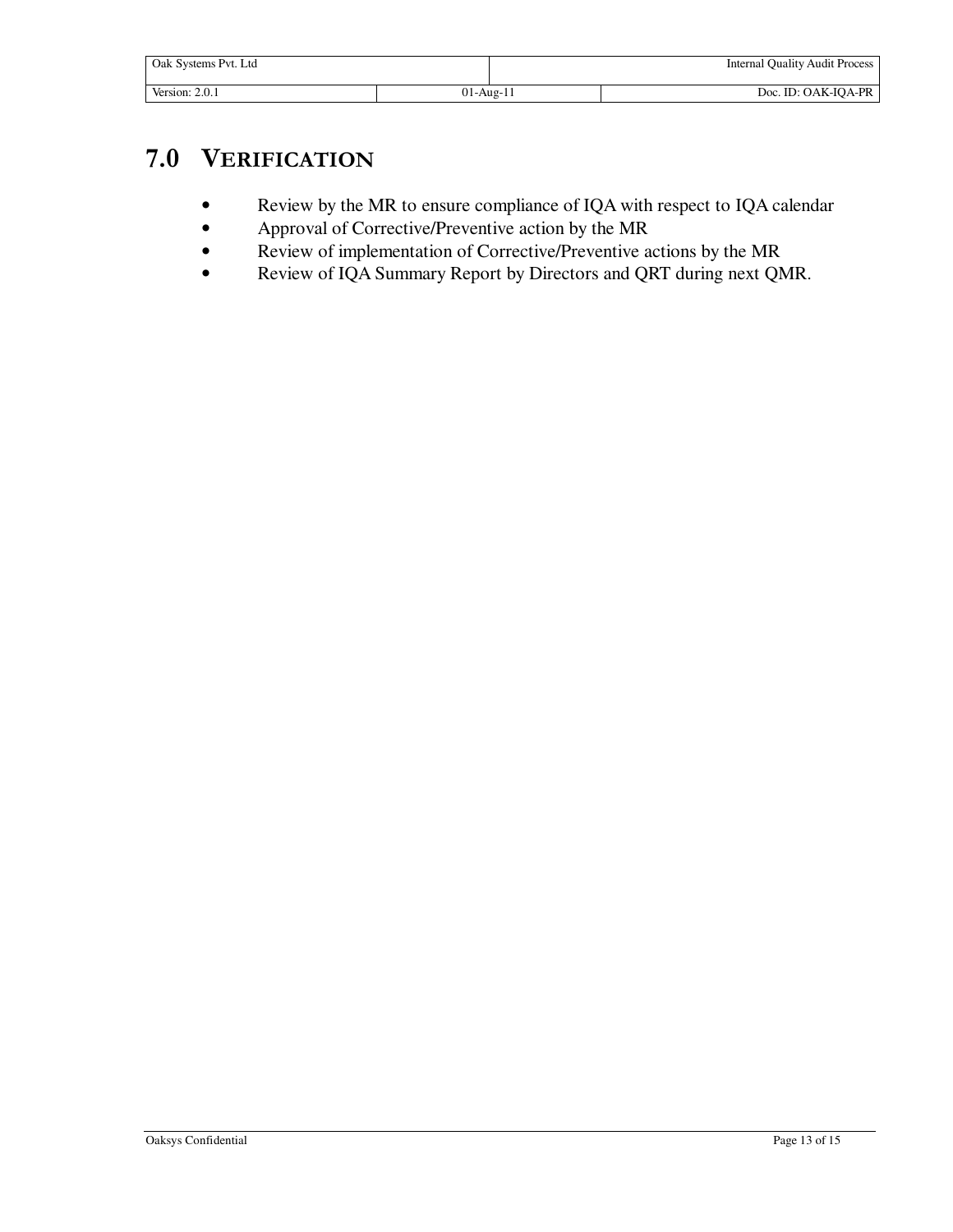| Oak Systems Pvt. Ltd |             |  | <b>Internal Quality Audit Process</b> |
|----------------------|-------------|--|---------------------------------------|
| Version: 2.0.1       | $01-Aug-11$ |  | Doc. ID: OAK-IQA-PR                   |

## **8.0 EXIT CRITERIA**

- Closure of Non-Conformances after verifying the effectiveness of the corrective actions implemented.
- IQA Summary report prepared.